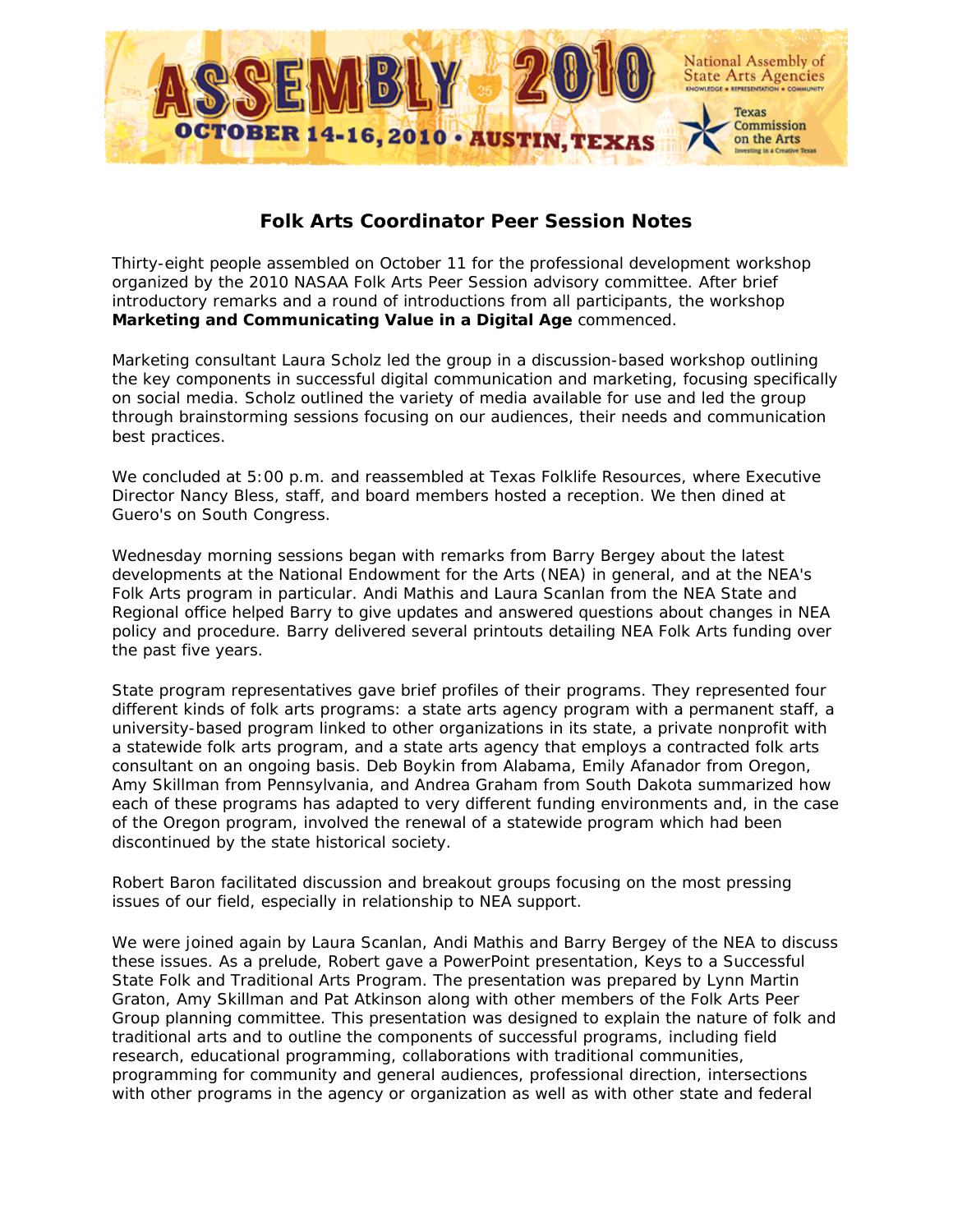agencies, and peer review panels. The presentation may be used by state folk arts coordinators to explain folk and traditional arts programs to colleagues within our own agencies and to other interested audiences.

The discussion with Laura Scanlan, Andi Mathis, and Barry Bergey of the NEA encompassed current issues of concern to our peer group, especially issues relating to NEA partnership support. These issues included multiyear funding, incentive support for field research and other special projects, and comparisons with arts-in-education partnership funding. We called for all regional arts consortia to support folk and traditional arts in their region, suggesting that their involvement with our discipline should be considered in the review of their partnership applications. The folk arts peer review group was pleased to hear from our NEA colleagues that partnership ("infrastructure") applications from both state arts agencies and nonprofit statewide programs would now be reviewed by the same panel. An extended question and answer session followed.

Pat Atkinson facilitated the day's wrap-up session, **The Best of Times, the Worst of Times: Challenges and Opportunities,** during which a number of issues and questions were discussed.

- What kind of NEA support for folk arts is most critical?
- Should Folk Arts Partnership grants go to multiyear funding based on a three-year plan?
- Should Folk Arts partnership grants focus on infrastructure or projects?
- Can a field research component be built into Folk Arts Partnership grants?
- Should the regional arts organizations be required to have a folklorist on staff?
- Why is there no funded folk arts liaison position at NASAA?
- Can regional and state agencies be held to a common standard percentage of funds for folk arts through the NEA?
- How can the folk arts programs achieve funding and representational parity with arts in education?
- Changing options for grant seeking
- Positive incentives for states to have strong folk arts programs
- Can the NEA offer planning grants for contingencies if state arts agencies are eliminated during budget crises?
- The need for strategic planning and regional planning as a field
- Using the arts-in-education mentoring model for new program coordinators in state folklife programs

Plans were made for continuing our group's discussions through conference calls and e-mail.

Because the American Folklore Society's annual conference was scheduled concurrently with NASAA, approximately 30 people left for Nashville Wednesday evening or Thursday morning.

A strong contingent of folk arts coordinators remained for the rest of the conference. Our final peer session. **Folk Arts Plus: Using Folk Arts to Support Public Art, Creative**